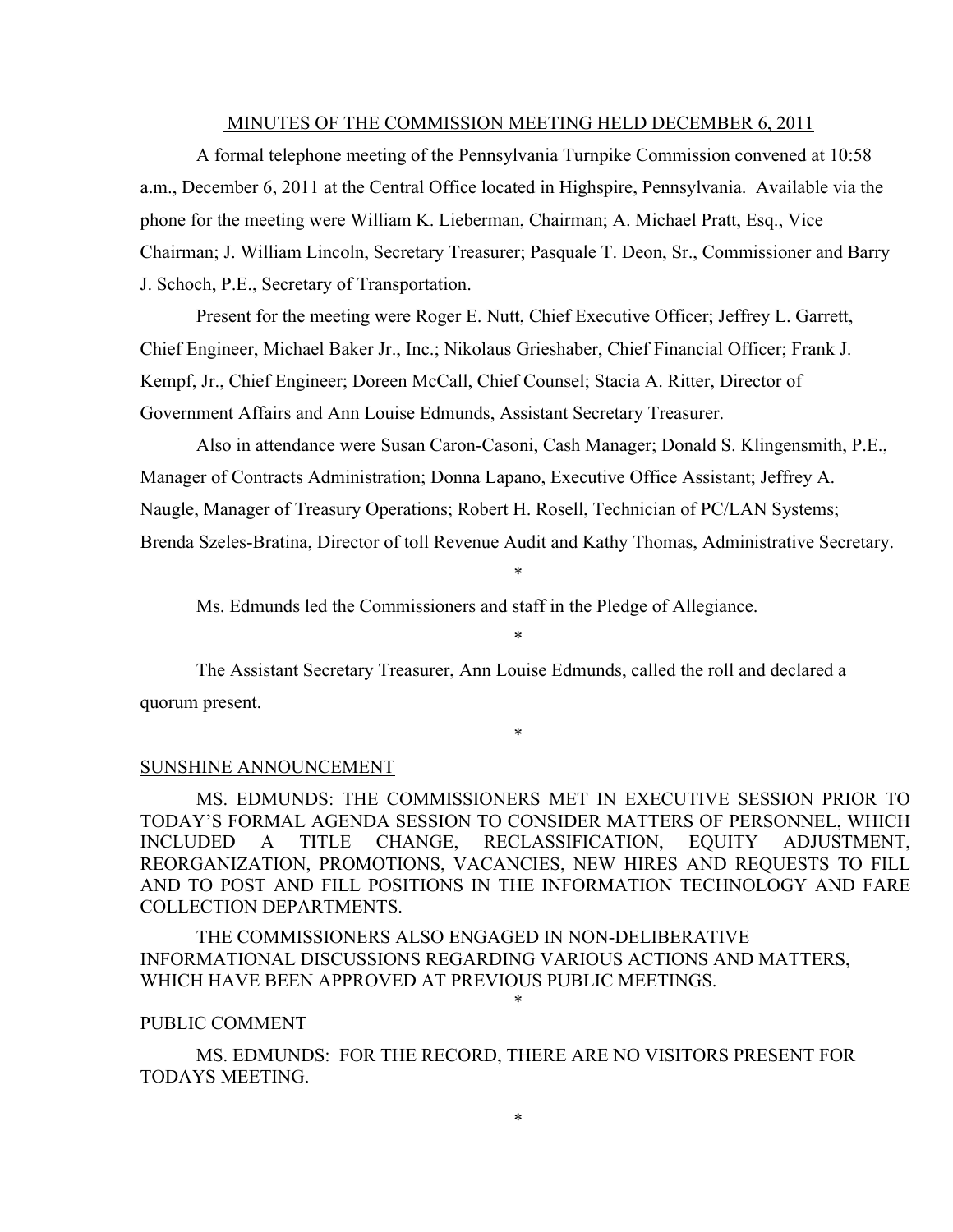## MINUTES OF THE MEETING

Motion-That the Minutes of the meeting held November 15, 2011 be approved and filed as amended-was made by Commissioner Deon seconded by Commissioner Lincoln; and passed unanimously.

\*

#### COMMUNICATIONS

Motion-That the Commission accepts and files the memo received from the Chief Counselwas made by Commissioner Deon, seconded by Commissioner Lincoln; and passed unanimously.

\*

\*

#### PERSONNEL

Motion-That the Commission approves the Personnel as amended-was made by Commissioner Deon, seconded by Commissioner Lincoln; and passed unanimously.

NEW BUSINESS

# POLICY LETTER

Motion-That the Commission adopts new Policy Letter 7.9, - *Tax-Exempt Debt, Build America Bonds and Other Tax-Advantaged Debt Post-Issuance Compliance*, that establishes and defines responsibilities to comply with all applicable federal tax rules related to tax-exempt debt, Build American Bonds (BABS) and other tax-advantaged debt issuances-was made by Commissioner Deon, seconded by Commissioner Lincoln; and passed unanimously.

### AGREEMENTS

Motion-That the Commission approves the negotiation and execution of the Agreements, a Supplement, a Work Order and the negotiation of a Change Order for the items listed in memos "a, c and e"

\*

- a. Agreement with Shippensburg Area EMS to provide emergency medical service coverage from MP 201.00 to MP 210.00;
- c. Reimbursement Agreement with PPL for the Commission to reimburse PPL for the required engineering and facility relocation work necessary for the replacement of Bridge NB-736 at MP A128.87; at a not-to-exceed amount of \$46,792.14;
- e. Work Order #15 with TransCore to integrate and install a weigh in motion classification system, violation enforcement system and electronic toll collection equipment at the new SR 29 Interchange; at a not-to-exceed amount of \$3,120,247.00.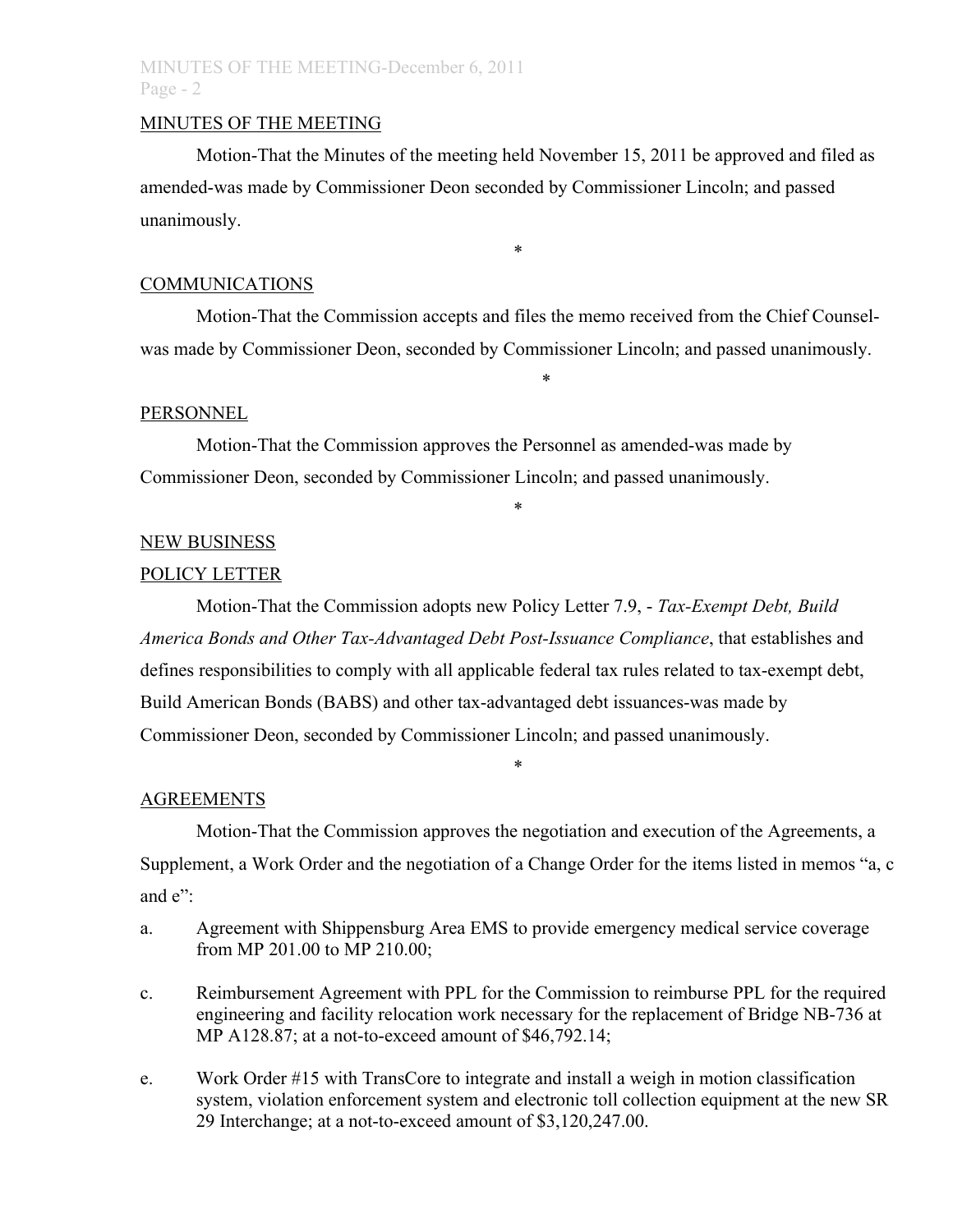-was made by Commissioner Deon, seconded by Commissioner Lincoln; and passed unanimously.

Motion-That the Commission approves the negotiation and execution of the item listed in

memos "b and d":

- b. Permission to negotiate with Allan A. Myers, LP (via a Change Order) to perform additional work necessary to install the infrastructure to provide for weighing at the Route 29 Interchange; at an additional cost of \$300,000.00;
- d. Supplemental Agreement with PECO Energy for the required engineering and facility relocation work necessary for the replacement of Bridges NB-104, NB-110, NB-114 and NB-124; for an additional \$230,024.93 due to unforeseen rock excavation, higher poles than originally estimated, additional traffic control costs, tree trimming outside the work area and environmental considerations.

-was made by Commissioner Deon, seconded by Commissioner Lincoln; Commissioner Pratt abstained.

VICE CHAIRMAN PRATT: MR. CHAIRMAN, I ABSTAIN ON THE BASIS THAT THE COMPANIES SET FORTH IN THESE AGENDA ITEMS ARE CLIENTS OF THE FIRM OF WHICH I AM A PARTNER. I ASK THAT THE SECRETARY PLEASE HAVE THE MINUTES OF THE MEETING REFLECT MY ABSTENTION ON THIS VOTE.

The motion passed.

\*

## RIGHT-OF-WAY REQUEST

Motion-That the Commission approves the Right-of-Way Requests for the items listed in

memos "a" through "c":

- a. Acquisition of Parcel 7, a partial take parcel, necessary for the Valley Hill Road Bridge Replacement project at MP 316.58; by authorizing payment in the amount of \$2,300.00 representing fair market value, payable to William R. and Deirdre A. Pochiluk, Jr.; authorize the appropriate Commission officials to execute the temporary construction easement and to authorize the payment of additional statutory damages as calculated by the Legal Department and approved by the Chief Executive Officer; and payment of fair market value to the property owners is contingent upon their delivery of an executed temporary construction easement as prepared by the Legal Department;
- b. Acquisition of Parcel F6, a partial take parcel, necessary for the I-95/I-276 Interchange Project; by authorizing payment in the amount of \$700.00 representing fair market value, payable to Robert I. Wechsler, t/d/b/a ATLAS Developers; authorize the appropriate Commission officials to execute the temporary construction easement and other settlement documents as may be required; authorize the payment of additional statutory damages as calculated by the Legal Department and approved by the Chief Executive Officer; and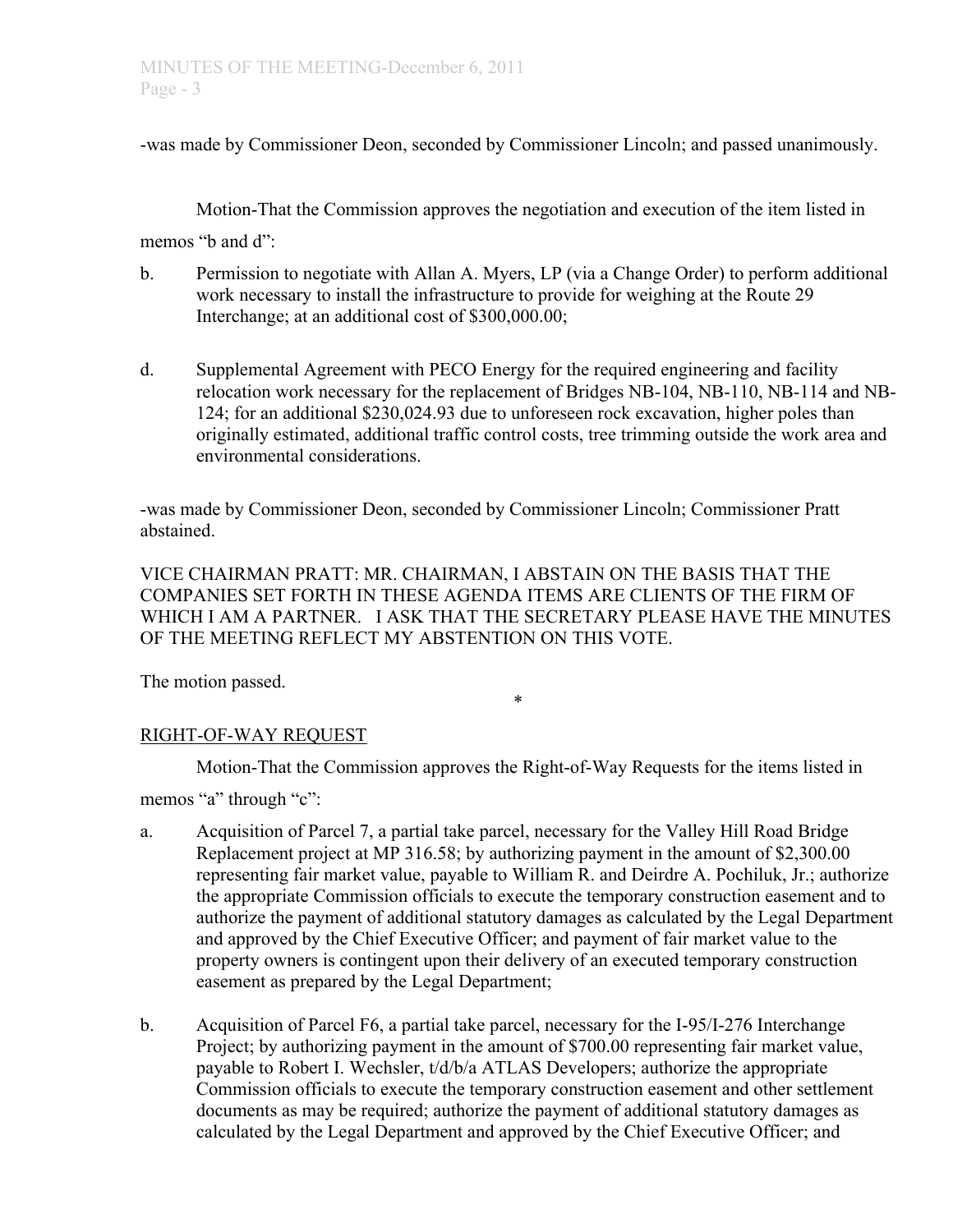payment of fair market value to the property owner is contingent upon his delivery of an executed temporary construction easement as prepared by the Legal Department;

c. Acquisition of Right-of-Way #4021-B, a partial take parcel, necessary for the replacement of the Swatara Creek Bridge at MP 251.08; by authorizing payment in the amount of \$7,000.00 representing fair market value, payable to H-T Partners, LLC; authorize the appropriate Commission officials to execute the Agreement of Sale, temporary construction easement and other settlement documents as may be required; authorize the payment of additional statutory damages as calculated by the Legal Department and approved by the Chief Executive Officer; and payment of fair market value to the property owner is contingent upon its delivery of a temporary construction easement as prepared by the Legal Department.

-was made by Commissioner Deon, seconded by Commissioner Lincoln; and passed unanimously.

\*

## ADVERTISING

Motion-That the Commission approves advertising for the items listed in memos "a" through "c":

- a. Engineering firm or Materials Testing Laboratory for open-end Quality Assurance Testing Laboratory Services systemwide;
- b. Structural Engineering firm to provide structural analyses and design reviews for communication towers and tower components;
- c. Engineering firm or a coating consulting firm for open-end coating consulting services systemwide.

-was made by Commissioner Deon, seconded by Commissioner Lincoln; and passed unanimously.

\*

### AWARD OF BIDS AND ISSUANCE OF PURCHASE ORDERS

Motion-That the Commission approves the Issuance of Purchase Orders to exercise the option to renew the agreements for trash removal for an additional year (1/1/12-12/31/12):

|                      | Additional cost: |
|----------------------|------------------|
| Waste Management     | \$163,692.09     |
| York Waste Disposal  | \$39,393.36      |
| J.P. Mascaro & Sons  | \$120,914.60     |
| <b>TOTAL RENEWAL</b> | \$324,000.05     |

-was made by Commission Deon, seconded by Commissioner Lincoln; the passed unanimously.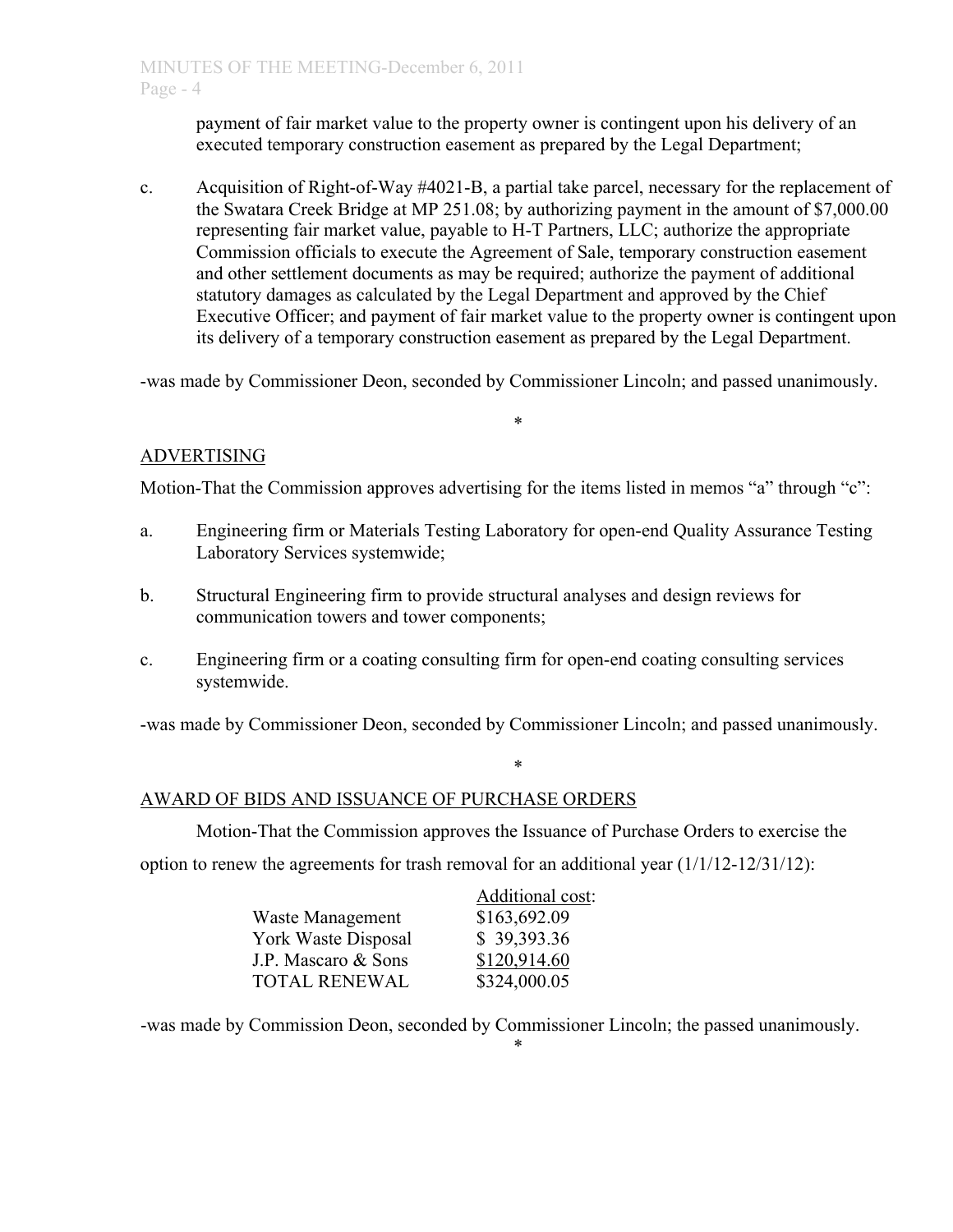## AWARD OF CONTRACTS

Motion-That the Commission approves the Award of Contracts for the items listed in

memos "a" and "b":

- a. Contract #A-114.64S001-3-02 for the replacement of Bridge NB-655 at MP A114.64, to the lowest responsive and responsible bidder, HRI, Inc.; at a total award of \$5,393,885.28 and a contingency of \$250,000.00;
- b. Contract #T-129.00T001-3-03 for the replacement of Bridge B-448 at MP 132.54, to the lowest responsive and responsible bidder, New Enterprise Stone & Lime Co., Inc.; at a total award of \$2,728,398.10 and a contingency of \$100,000.00.

-was made by Commissioner Deon, seconded by Commissioner Lincoln; and passed unanimously.

\*

## SUPPLEMENTAL AGREEMENTS

Motion-That the Commission approves the Supplemental Agreements for the item listed in memo "a" and "b":

- a. Supplemental Agreement #1 with SAI Consulting Engineers, Inc. for construction management/inspection services for the Mon/Fayette Expressway, necessary for the additional time to complete the project and an additional sub-consultant to assist in reviewing plans and specifications for the Monongahela River Bridge alternate bridge design; for an additional \$1,173,578.01;
- b. Supplemental Agreement #1 with Raintree Consulting, Inc. for construction inspection services-west, necessary for additional inspection costs until the new open-end agreement is executed; for an additional \$39,900.00.

-was made by Commissioner Deon, seconded by Commissioner Lincoln and passed unanimously.

### CHANGE ORDERS

Motion-That the Commission approves the Change Orders for the items listed in memos "a"

\*

and "b":

- a. Change Order #2 for Contract #T-151.09S002-3-02 with New Enterprise Stone and Lime Company, Inc., for the replacement of Bridge B-443 at MP 151.09; for an additional \$474,846.25 for additional foundation work due to unforeseen underground conditions, additional roadway repair work and delay costs due to 9/11 traffic restrictions;
- b. Change Order #2 for Contract #T-129.00R001-3-02 with New Enterprise Stone and Lime Company, Inc., for bituminous resurfacing between MP 128.88 and MP 138.19; for an additional \$1,394,720.06 for addition of 2" of bituminous overlay, new sheeting requirements for reflectivity on new roadway signs and quantity adjustments to balance items to actual work completed.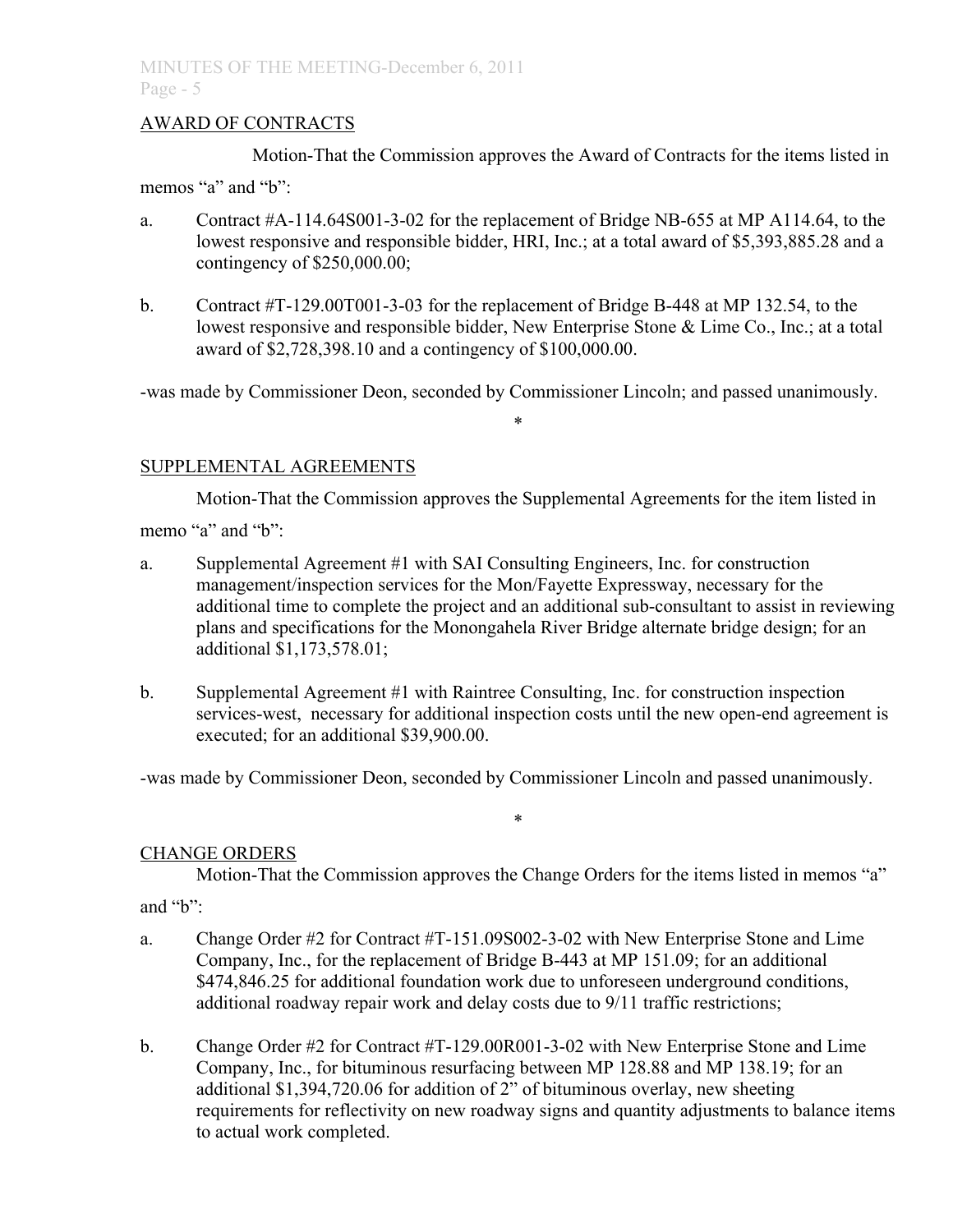-was made by Commissioner Deon, seconded by Commissioner Lincoln; and passed unanimously.

\*

### PSPC RECOMMENDATION

Motion-That the Commission approves the selection recommendation from the Professional Services Procurement Committee (PSPC) and authorizes the negotiation and execution of an agreement with the first firm listed for biennial bridge inspection, systemwide; for a not-to-exceed amount of \$3,200,000.00 or two years; whichever occurs first:

> TransSystems Corporation Consultants AECOM Technical Services, Inc. SAI Consulting Engineers, Inc.

-was made by Commissioner Deon, seconded by Commission Lincoln; and passed unanimously.

\*

#### NEXT MEETING

MS. EDMUNDS: I HAVE NO FURTHER ITEMS FOR CONSIDERATION FOR TODAY'S MEETING. THE NEXT FORMAL COMMISSION MEETING WILL BE HELD ON TUESDAY, DECEMBER 20, 2011 BEGINNING AT 10:00 A.M.

#### ADJOURNMENT

Motion-That this meeting of The Pennsylvania Turnpike Commission be adjourned at 11:05 a.m.-was made by Commissioner Deon, seconded by Commissioner Lincoln; and passed unanimously.

\*

### PREPARED BY:

Ann Louise Edmunds Assistant Secretary Treasurer

## 12-06-11 APPROVED BY:

J. William Lincoln Secretary Treasurer